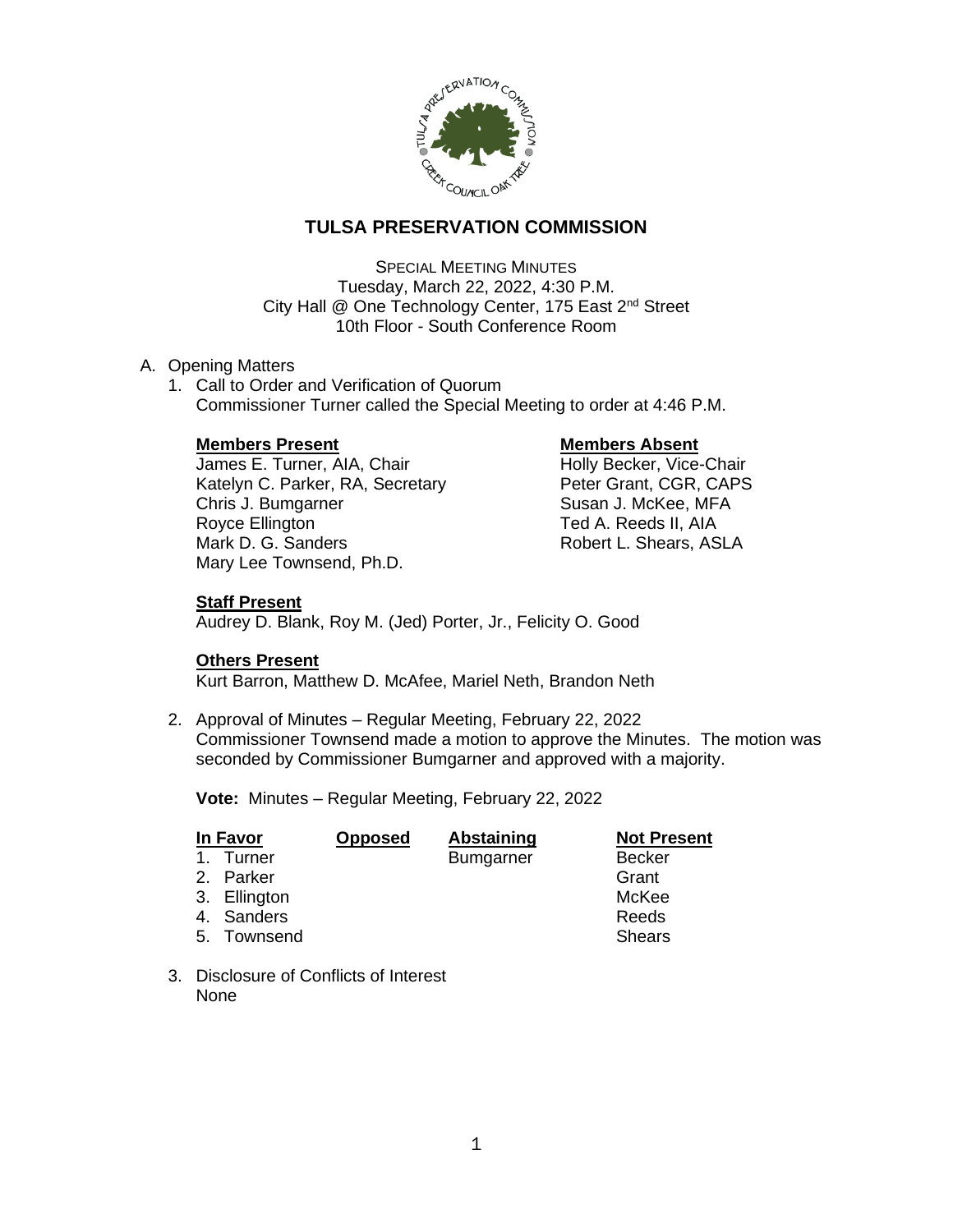- B. Actionable Items
	- 1. **HP-0341-2022 / 1701 S. Newport Ave.** (North Maple Ridge)

*Historic Preservation Permit Subcommittee Review Date: February 15, 2022, March 15, 2022*

Applicant: Barron and McClary General Contractors, Inc. Proposals:

- 1. Removal of windows on porch
- 2. Replacement of floor on porch
- 3. Installation of windows on west facade
- 4. Installation of siding on west facade

Staff directed the commissioners' attention to Section 70.070-F of the Tulsa Zoning Code and afterwards presented its report, noting that several pieces of evidence were uncovered during a Site Visit which suggested that the porch had originally been open and was later enclosed. Staff added that the Historic Preservation Permit Subcommittee recommended approval of the application and proposed that the height of the sill on the west facade of the enclosure be retained. Commissioner Turner inquired whether the applicant had determined the original material of the floor, and Kurt Barron of Barron and McClary General Contractors replied that he believed that the original floor of the enclosed area had been wood and proposed wood floors for the area. Upon a request for clarification by Commissioner Sanders, Staff stated that in the current proposal the sill would be retained at its current height and the three windows would be installed on the west facade of the residence and centered in the opening. Commissioner Sanders requested Staff's opinion on the enclosure, and Staff replied that multiple signals led to the conclusion that the area had originally been a porch. Commissioner Sanders expressed concern, noting that the southwest corner of the enclosure would likely have been a column if a porch had previously been present. Commissioner Parker agreed but suggested that the enclosure could have been a sleeping porch and expressed acceptance of the proposal. Commissioner Sanders agreed that a sleeping porch may have originally been present and indicated approval of the proposal. Commissioner Parker predicted that additional evidence of the area's original construction could be uncovered once the project commences.

As there was no further discussion, Commissioner Parker made a motion to approve the application with the condition that the sill on the west facade remain at its current height. The motion was seconded by Commissioner Townsend and was approved unanimously.

Guidelines cited: A.1.1, A.1.2, A.1.3, A.1.4, A.6.1, A.6.2, A.6.3, A.6.4, E.1.1, E.1.2, E.1.3, E.1.4

**Vote:** 1701 S. Newport Ave. **(North Maple Ridge)**

| In Favor       |              | <b>Opposed</b> | <b>Abstaining</b> | <b>Not Present</b> |
|----------------|--------------|----------------|-------------------|--------------------|
| $\mathbf{1}$ . | Turner       |                |                   | <b>Becker</b>      |
|                | 2. Parker    |                |                   | Grant              |
|                | 3. Bumgarner |                |                   | McKee              |
|                | 4. Ellington |                |                   | Reeds              |
|                | 5. Sanders   |                |                   | <b>Shears</b>      |
|                | 6. Townsend  |                |                   |                    |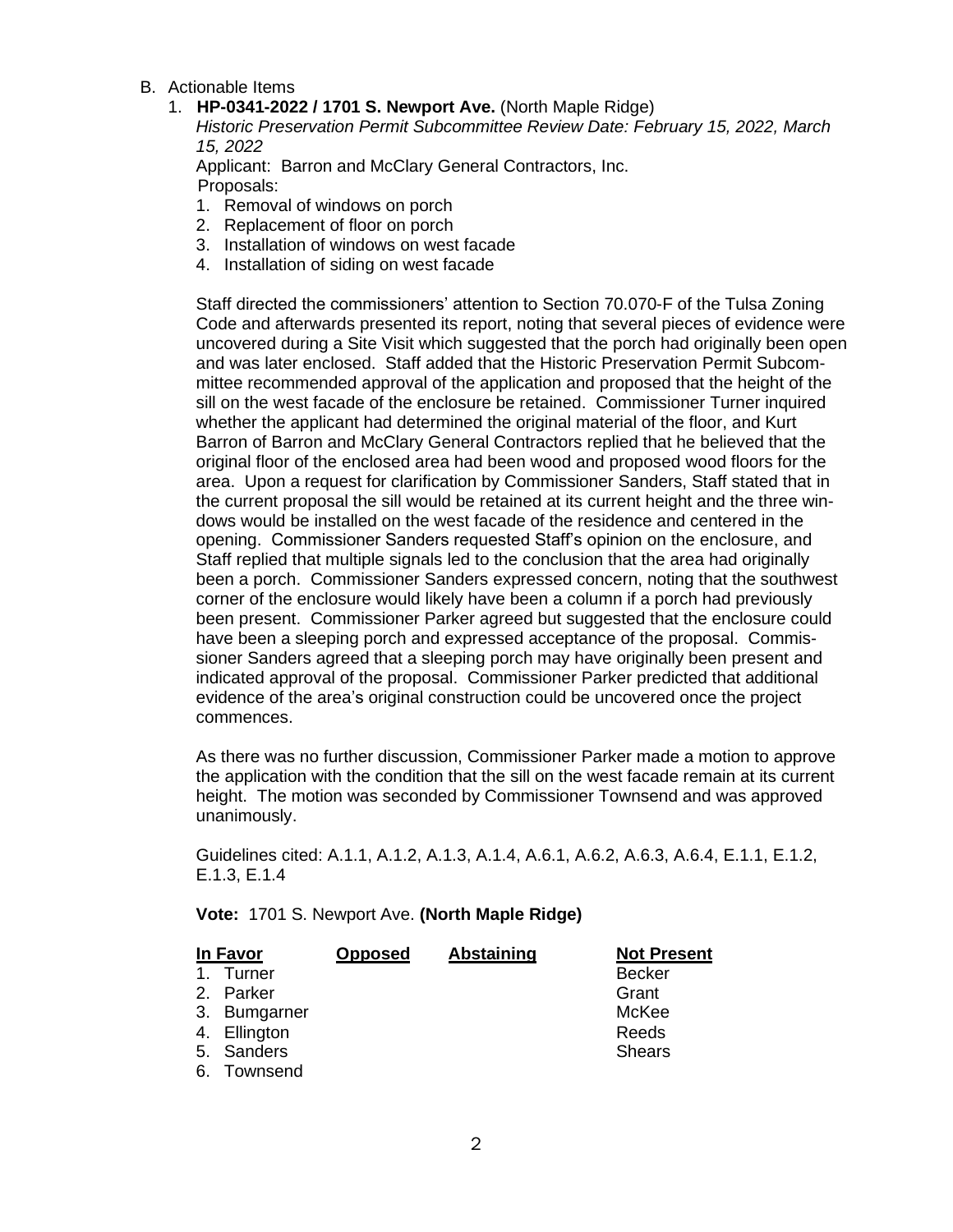#### 2. **Application – Funds for Certified Local Government Program – Fiscal Year 2022-23**

Staff presented the draft of the application for the use of funds awarded to the City of Tulsa's Certified Local Government Program. Commissioner Turner inquired about the funds allocated for postage, and Staff replied that the funds would be used to relay an annual notice to owners of property within Historic Preservation Overlay Districts. Commissioner Parker inquired about the survey of the Maple Heights Addition, and Staff replied that its purpose would be the identification of additional Contributing Resources that had not been included in the nomination of the Maple Ridge Historic Residential District for the National Register of Historic Places. Upon inquiries by Commissioner Sanders, Staff clarified that the Unified Design Guidelines differentiate between Contributing and Noncontributing Resources but that all primary structures within Historic Preservation Overlay Districts enjoy protection. Commissioner Turner inquired whether the documentation would include a search for historic photographs of structures in the Maple Heights Addition, and Staff answered affirmatively. Commissioner Parker suggested revisions of the annual notice to owners of property within Historic Preservation Overlay Districts. Matthew D. McAfee, Neighborhood Representative for the Yorktown Neighborhood Association, recommended adding a reference to the Unified Design Guidelines to the annual notice and suggested that the funds set aside for the Wood Window Workshop could be used instead for outreach to a greater number of people. Staff replied that the workshop fee is much lower than it was previously and that attendees had found the workshop to be instructive and well worthwhile. Commissioner Parker agreed. Commissioner Townsend suggested contacting the *Tulsa World* to advertise the event.

### C. Reports

- 1. Chair Report None
- 2. Staff Report

Upon a request from Commissioner Sanders, Staff reported on Work initiated without an Historic Preservation Permit at 1517 South Owasso Avenue. The director of the City of Tulsa Development Services was alerted, and the owner received a Letter of Notification. Upon a request from Neighborhood Representative McAfee, Staff commented on the alteration of an Approved Proposal at 2329 East 17<sup>th</sup> Place. An inspector from the Working in Neighborhoods Department has been assigned to investigate. Upon a request from Neighborhood Representative McAfee, Staff reported on Work completed without an Historic Preservation Permit at 2326 East 17<sup>th</sup> Street. The Owner received a Letter of Notification with a deadline for response of Thursday, March 24.

D. New Business None